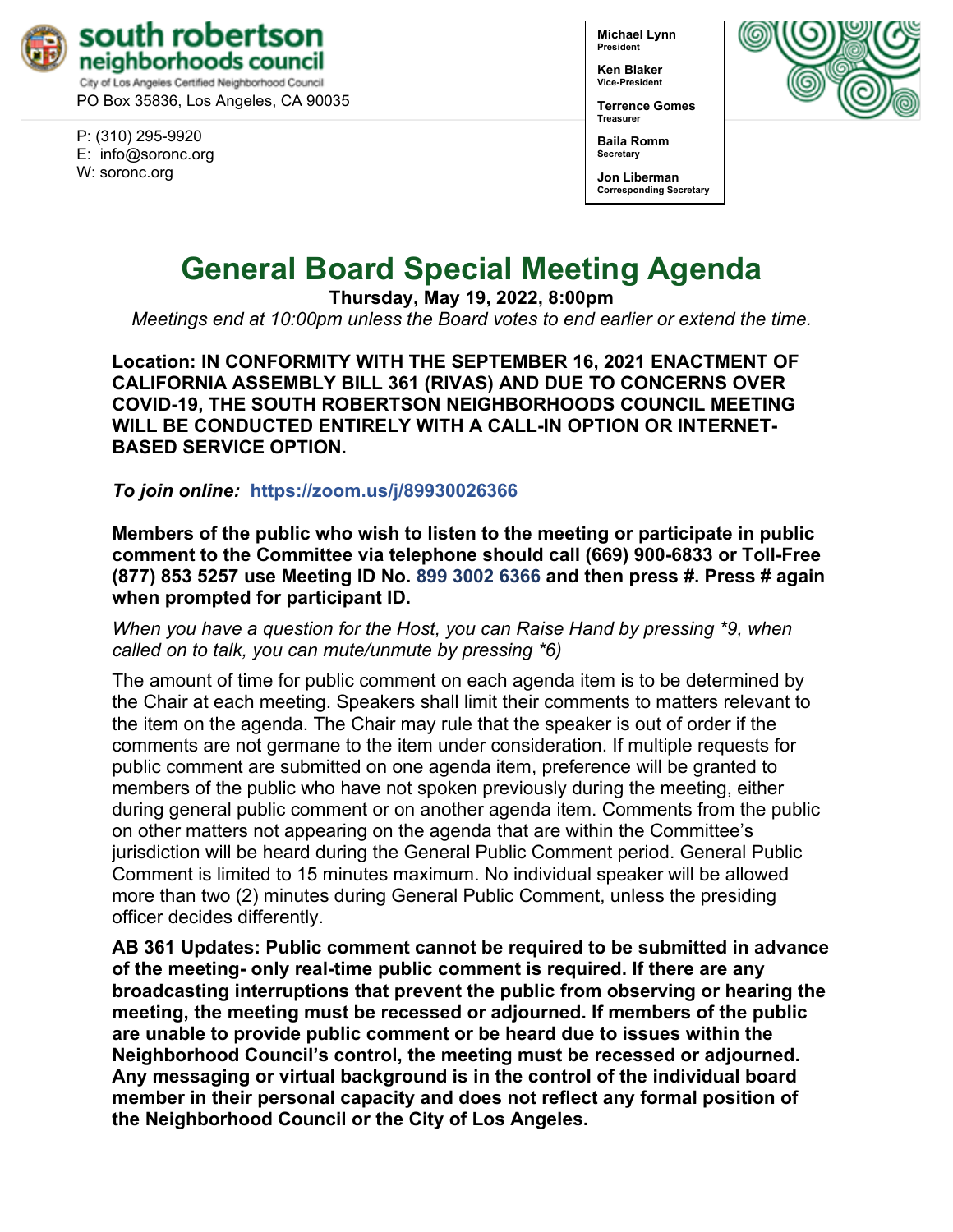## **1. Call to Order**

## **2. Roll Call**

### **3. New Business**

Motion for the SORO NC to submit a CIS to [Council File 20-0990](https://cityclerk.lacity.org/lacityclerkconnect/index.cfm?fa=ccfi.viewrecord&cfnumber=20-0990) regarding mandatory trainings for Neighborhood Councils, and write letters to Councilmembers Koretz and Wesson requesting that they reconsider their vote on the final motion contained in the Council File

## **4. Adjournment**

*Note: Public comment will be taken for each motion as well as for any item in the consent agenda prior to Board action. Please note that under the Brown Act, the Board is prevented from acting on matters brought to its attention during the General Public Comment period; however, the issue may become the subject of a future meeting. In the interest of addressing all items on the agenda, time limits for individual comments and discussion may be set at the discretion of the Chair.*

*All items on the consent agenda will be determined by a single Board vote and without Board discussion. Board members may request that any item be removed from the consent agenda and considered individually at any time prior to that vote.*

### **Public Posting of Agendas -**

Neighborhood Council agendas are posted for public review as follows:

● Demers & Associates- 1836 1/2 S Robertson Blvd, Los Angeles, CA 90035; The Robertson Blvd Library- 1719 S Robertson Blvd, Los Angeles, CA 90035; The Robertson Recreation Center- 1641 Preuss Rd, Los Angeles, CA 90035; The Office of Councilmember Paul Koretz- 6380 Wilshire Blvd #800, Los Angeles, CA 90048; Hamilton High School- 2955 S Robertson Blvd, Los Angeles, CA 90034

● [www.soronc.org](http://www.soronc.org/)

● You can also receive our agendas via email by subscribing to L.A. City's Early [Notification System \(ENS\)](https://www.lacity.org/government/subscribe-agendasnotifications/neighborhood-councils)

### **Reconsideration and Grievance Process -**

For information on the NC's process for board action reconsideration, stakeholder grievance policy, or any other procedural matters related to this Council, please consult the NC Bylaws. The Bylaws are available at our Board meetings and our website [www.soronc.org](http://www.soronc.org/)

## **Notice to Paid Representatives -**

If you are compensated to monitor, attend, or speak at this meeting, City law may require you to register as a lobbyist and report your activity. See Los Angeles Municipal Code Section 48.01 et seq. More information is available at [ethics.lacity.org/lobbying.](http://ethics.lacity.org/lobbying) For assistance, please contact the Ethics Commission at (213) 978-1960 or [ethics.commission@lacity.org](mailto:ethics.commission@lacity.org)